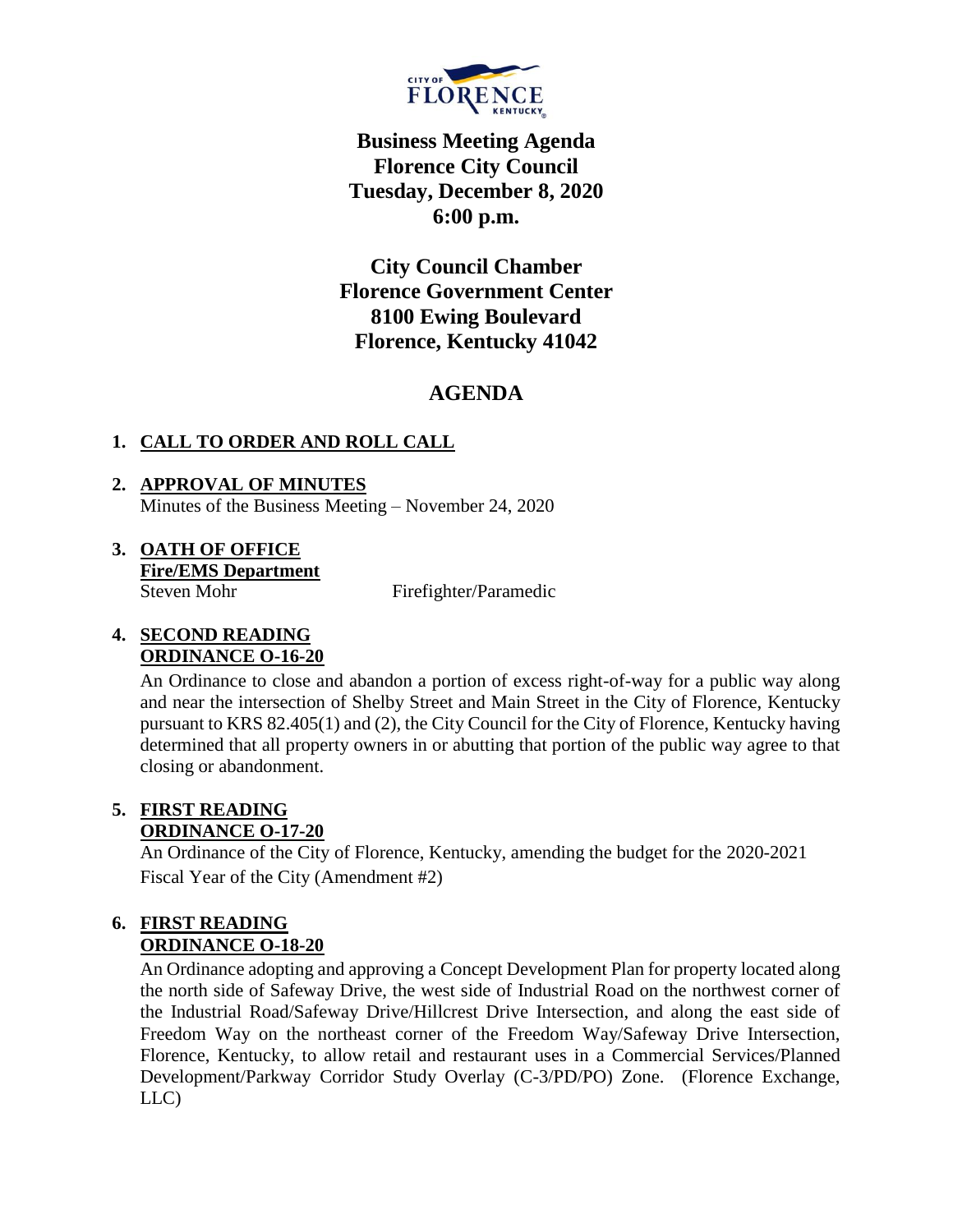

### **7. FIRST READING ORDINANCE O-19-20**

An Ordinance adopting and approving a series of Zoning Text Amendments to Articles 9, 16, 23, 31, and 40 of the Boone County Zoning Regulations to: (1) define "short term rental"; (2) allow "short term rentals", in the residential, Employment Planned Development/Residential Planned Development (EPD/RDP), and Florence Main Street Zoning Study (FMS) zones; and (3) add supplementary performance standards for "short term rentals."

## **8. FIRST READING**

#### **ORDINANCE O-20-20**

An Ordinance adopting and approving regulations for Short Term Rentals for the City of Florence, Kentucky.

### **9. MUNICIPAL ORDER MO-17-20**

A Municipal Order approving the reappointment of Gary Winn to the Board of Directors of Ohio, Kentucky, and Indiana Regional Council of Governments (OKI).

### **10. MUNICIPAL ORDER MO-18-20**

A Municipal Order approving the reappointment of Joshua Hunt as a Florence Appointee to the Airport Noise Abatement Committee for a two (2) year term.

### **11. MUNICIPAL ORDER MO-19-20**

A Municipal Order approving the reappointment of Lisa Wilson-Plajer as a Florence Appointee to the Airport Noise Abatement Committee for a two (2) year term.

### **12. MUNICIPAL ORDER MO-20-20**

A Municipal Order approving the reappointment of Teresa Kraft as a Florence Appointee to the Airport Noise Abatement Committee for a two (2) year term.

### **13. MUNICIPAL ORDER MO-21-20**

A Municipal Order approving the reappointment of Lois Evans to the Florence Board of Adjustments and Zoning Appeals for a four (4) year term.

### **14. RESOLUTION R-5-20**

A Resolution approving the transfer of control of Cincinnati Bell Extended Territories, LLC, the current holder of a city franchise for a cable system, to Red Fiber Parent, LLC.

### **15. MAYOR'S REPORT**

## **16. CITY COORDINATOR'S REPORT**

## **17. OTHER**